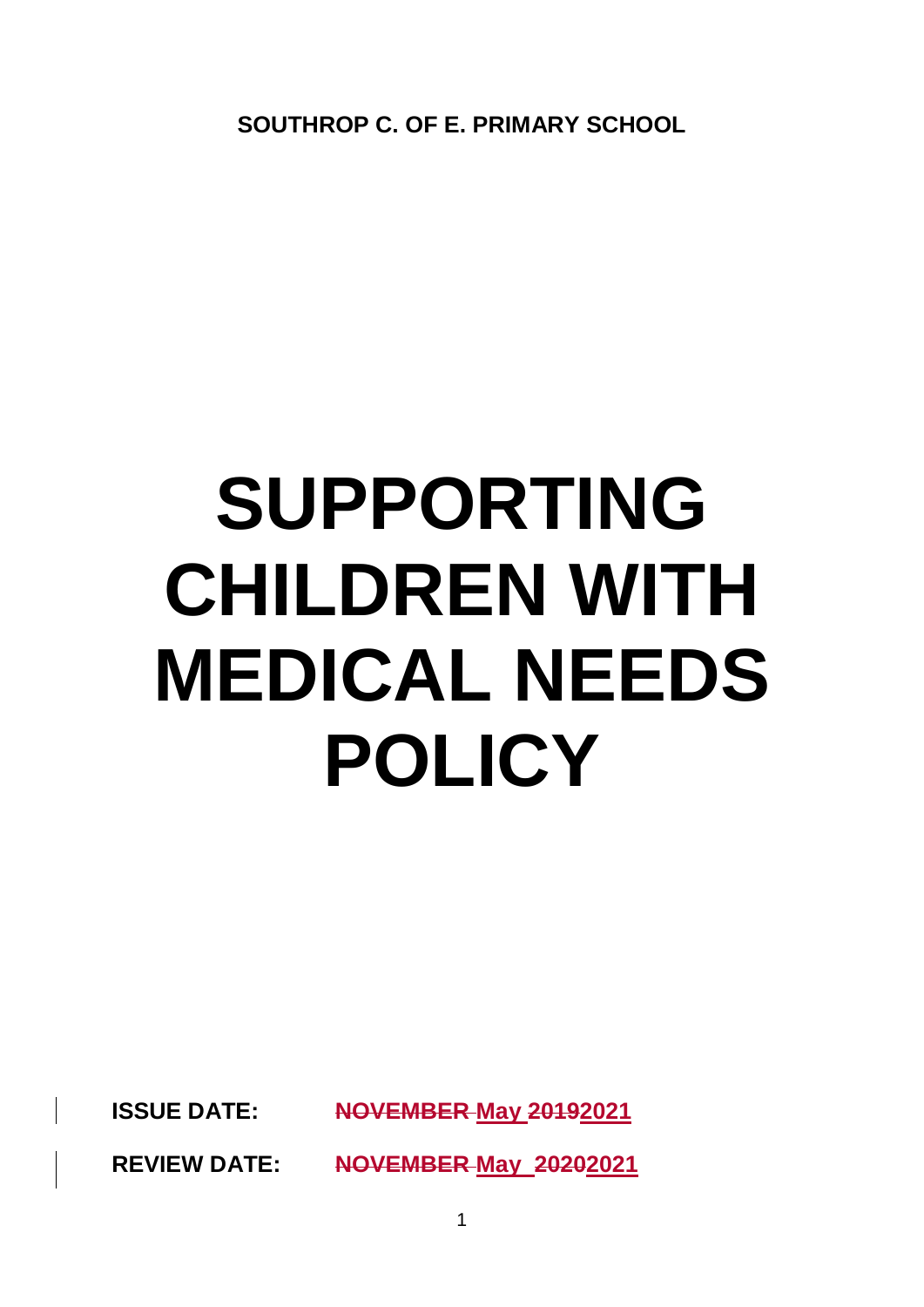# **SOUTHROP C OF E PRIMARY SCHOOL**

## **SUPPORTING CHILDREN WITH MEDICAL NEEDS POLICY**

## **November May 20192021**

### **1.0 Introduction**

Many children and young people at some time have a medical condition, which may prevent them from attending school. For the majority this will be short term. For children and young people who have long-term or recurrent illness, access to school may be limited.

This policy aims to comply with DfE statutory guidance 'Supporting pupils at school with medical conditions in September 2015 for governing bodies of maintained schools and proprietors of academies in England', so that pupils with medical conditions have full access to education, including school trips and physical education. The policy should be read alongside the following school policies/procedures:

**SEN** Child Protection Equal Opportunities

## **2.0 Philosophy**

Southrop C of E Primary School is committed to providing an inclusive education which enables all pupils to have access to as much education as their medical condition allows so they are able to maintain the momentum of their education and to keep up with their studies. We seek to maintain a high quality education for those children on roll who have health needs and are unable to attend school as a result.

The policy aims to ensure:

- Children with medical conditions are properly supported so that they can have full access to education, including school trips and physical education
- Each child is treated as an individual. The affect their particular medical needs has on their access, participation and enjoyment of school life is considered when provision is planned and reviewed.
- Arrangements are in place in school to support children with medical conditions, including the appropriate use of risk assessments and the development and implementation of healthcare plans.

## **3.0 Principles**

- We maintain responsibility for the education of pupils with medical needs on our school roll.
- We consult regularly with pupils/parents/carers and work in collaboration with them, acknowledging that young people have a right to be involved in decision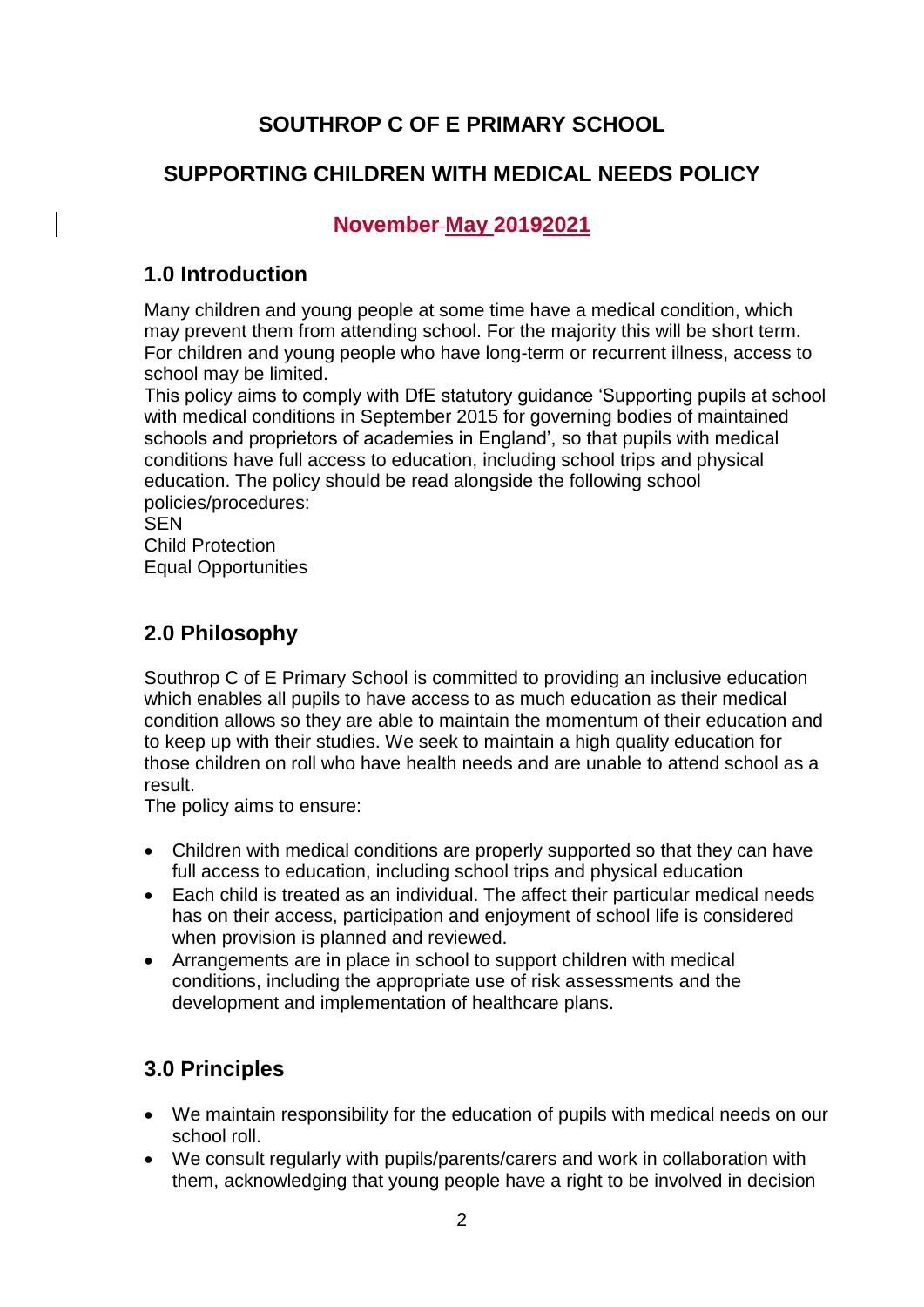making.

- We ensure that any child on our school roll with medical needs will have his/her needs identified and receive educational support quickly and effectively.
- We work with the Gloucestershire Hospital Education Service (GHES) to provide a consistent approach to meet the needs of children unable to attend school because of their medical needs.
- We ensure arrangements for monitoring and evaluation of our policy and procedures are in place.

## **4.0 Implementation**

#### **4.1 Advice and support**

The Co-Head Teachers who have overall responsibility for pupils with medical needs:

- ensures all staff know about this policy including induction arrangements for new staff and briefing for supply teachers.
- is responsible for ensuring that sufficient staff are suitably trained in respect of any medical condition of children on roll at school.
- oversees cover arrangements in case of staff absence or staff turnover to ensure someone is always available.
- ensures risk assessments are completed for school visits, holidays, and other school activities outside of the normal timetable.
- monitors individual healthcare plans.

#### **4.2 Curriculum support/progress reviews**

We:

- provide sufficient and appropriate work for children absent for less than 15 days.
- provide assessment and curriculum plans within 5 working days for GHES.
- ensure access to work placement programmes where appropriate.
- make reasonable adjustments to buildings and the arrangements for teaching and learning and extra-curricular activities for children unable to attend school because of their medical needs.
- regularly review the progress of children with medical needs including those with long term illness/recurring chronic illness/those receive education from GHES.
- have clear systems and procedures for monitoring the attendance of children with medical needs and liaise with the Education Entitlement and Inclusion team as necessary for general advice about managing absence and promoting attendance.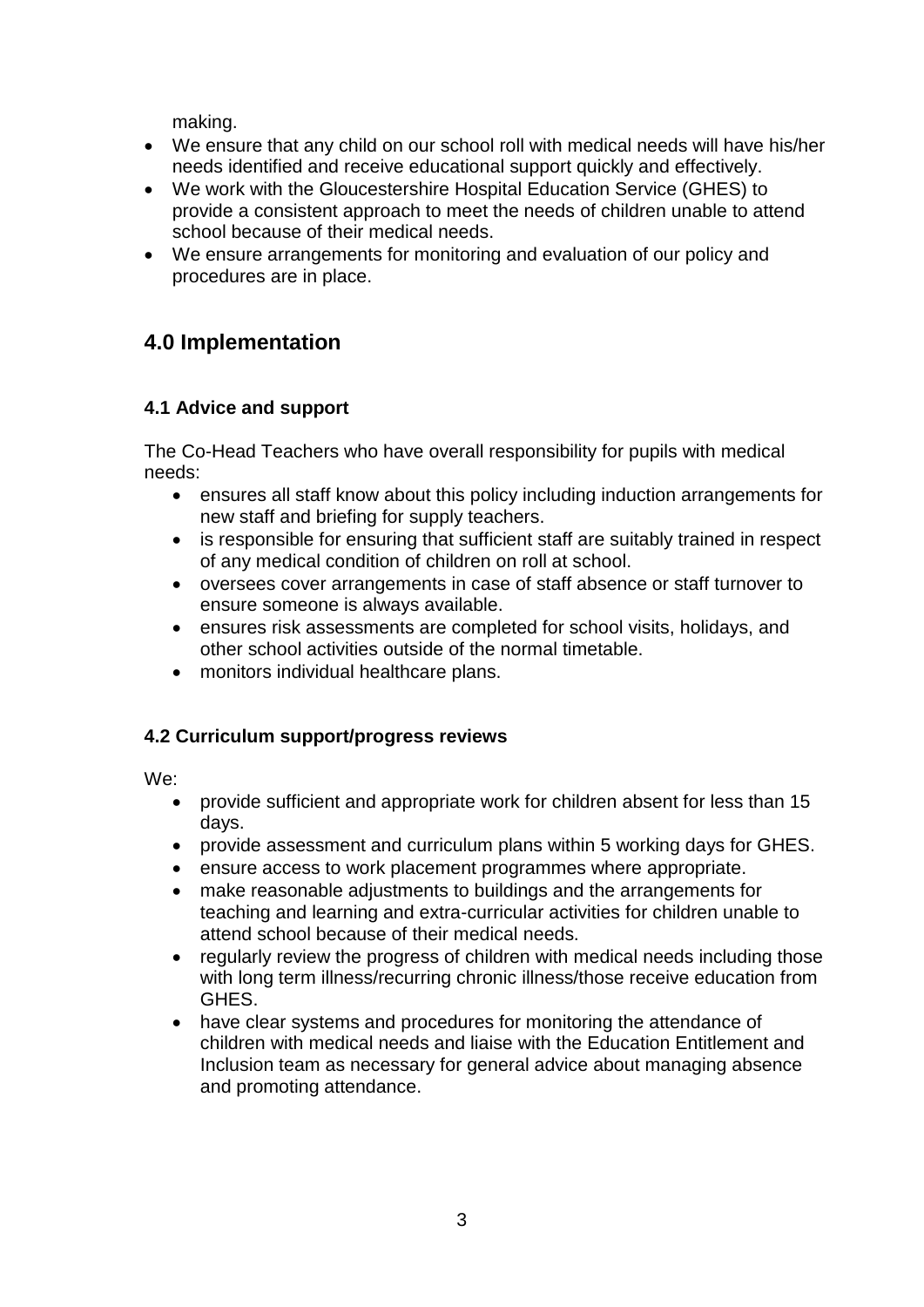#### **4.3 Multi- agency work**

We:

- initiate a planning meeting when a child's absence is anticipated to be more than 15 working days due to medical needs and retain responsibility for hosting/chairing regular multi-agency review meetings
- provide sufficient and appropriate work and resources for GHES tutors when appropriate and mark coursework.
- ensure the head teacher or a representative attends review meetings initiated by the LA.

Once a member of staff is aware that a child with medical needs will begin attending Southrop C of E Primary School e.g admin staff when processing application, Co-Head Teachers will be informed. It is their role to ensure that all of the relevant staff are notified and tol begin the process of planning for the child's safe admission to school. We aim to make sure arrangements to support children are in place before a child starts, or if that is not possible, then no later than two weeks after their admission (dependent on new diagnoses emerging or starting at school midyear).

When a formal diagnosis has not yet been made, or where there is a difference of opinion, we will make a judgement about what support to provide based on the available evidence – usually some form of medical evidence and consultation with parent/carers.

#### **4.4 Individual healthcare plans (IHP)**

Children with medical needs attending the school have an IHP where this is required, that provides clarity about what needs to be done, when and by whom. The parent, school and appropriate healthcare professional agree, based on evidence, when an IHP is inappropriate or disproportionate; and the Co-Head Teachers, take the final decision when consensus cannot be reached. Decisions to not make an IHP are recorded appropriately on the child's file. An IHP outlines what constitutes an emergency for the child and details what will happen. All relevant staff will be aware of emergency symptoms and procedures. Plans are:

- developed with the child's best interests in mind
- based on an assessment and management of any potential risk to the child's education, health and social well-being including transport arrangements.
- capture key information and actions required to support the child effectively.
- drawn up in partnership by parents/carers, the school and the relevant healthcare professionals who can best advise on a child's unique needs.
- developed having considered the views of child as much as possible.
- reviewed at least annually or earlier if evidence is presented that the child's needs have changed.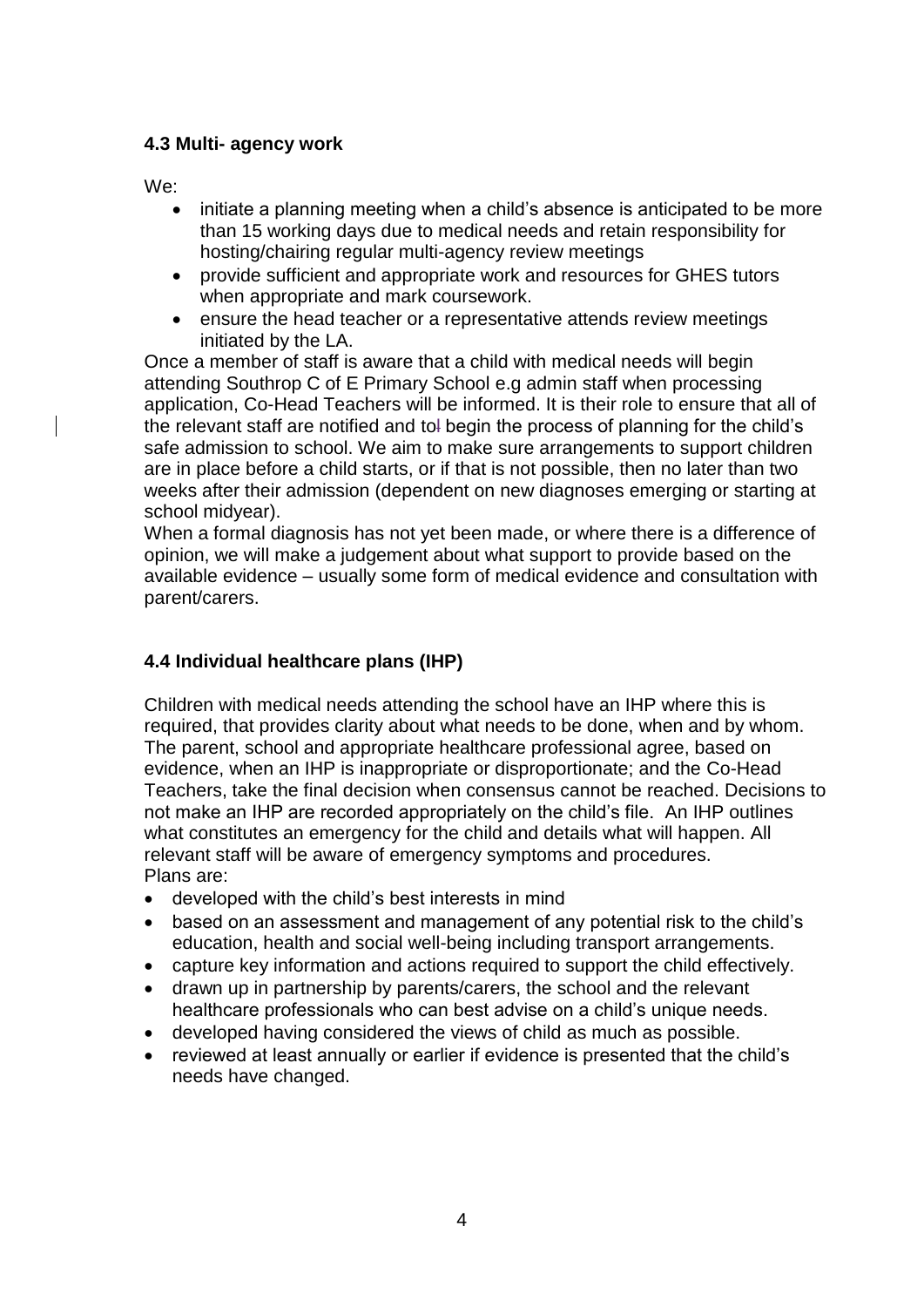## **5.0 Children with Special Educational Needs & Disabilities [SEND] and Medical Needs**

- If a child with SEND also has a medical need, and he or she has a Statement of SEND or an Education, Health and Care (EHC) Plan, their individual healthcare plan is part of that Statement or EHC Plan.
- If a child has SEND and a medical need but no Statement or EHC Plan, their individual healthcare plan includes reference to their Special Educational Need or Disability.

## **6.0 Roles and Responsibilities**

Any member of school staff may be asked to provide support to children with medical conditions, including the administering of medicines, although they cannot be required to do so. Any member of staff will know what to do and respond accordingly when they become aware that a child with a medical condition needs help.

When a child with an IHP is offsite for a trip or lesson, the teacher will ensure that the necessary medication is given to the adult leading that child's group. Teachers take the school back up asthma inhaler and epipen with them when they go off site with a child who requires this medication.

# **7.0 Managing medicines on school premises**

Medicines are only to be administered at school when it would be detrimental to a child's health or school attendance not to do so.

Children will only be given prescription or non-prescription medicines with their parent's written consent. Children will only be given medicine containing aspirin when it has been prescribed by a doctor. Parents will be informed when medication, e.g. for pain relief, is administered. In such cases, staff will first check maximum dosages and when the previous dose was taken.

We will only accept prescribed medicines that are in-date, labelled, provided in the original container as dispensed by a pharmacist and include instructions for administration, dosage and storage, with the dose prepared. The exception to this is insulin which must still be in date, but will generally be available inside an insulin pen or a pump, rather than in its original container.

All medicines will be stored safely. Children will know where their medicines are at all times and be able to access them immediately. Where relevant, they will know who holds the key to the storage facility. Medicines and devices such as asthma inhalers, blood glucose testing meters and adrenaline pens should be always readily available to children and not locked away. Wherever possible, children are encouraged to take responsibility for managing their own medicines and procedures. Children who can take their medicines themselves or manage procedures are supervised as appropriate. If a child refuses to take medicine or carry out a necessary procedure, staff will follow the procedure agreed in the individual healthcare plan.

If it is not appropriate for a child to self-manage, then relevant staff help to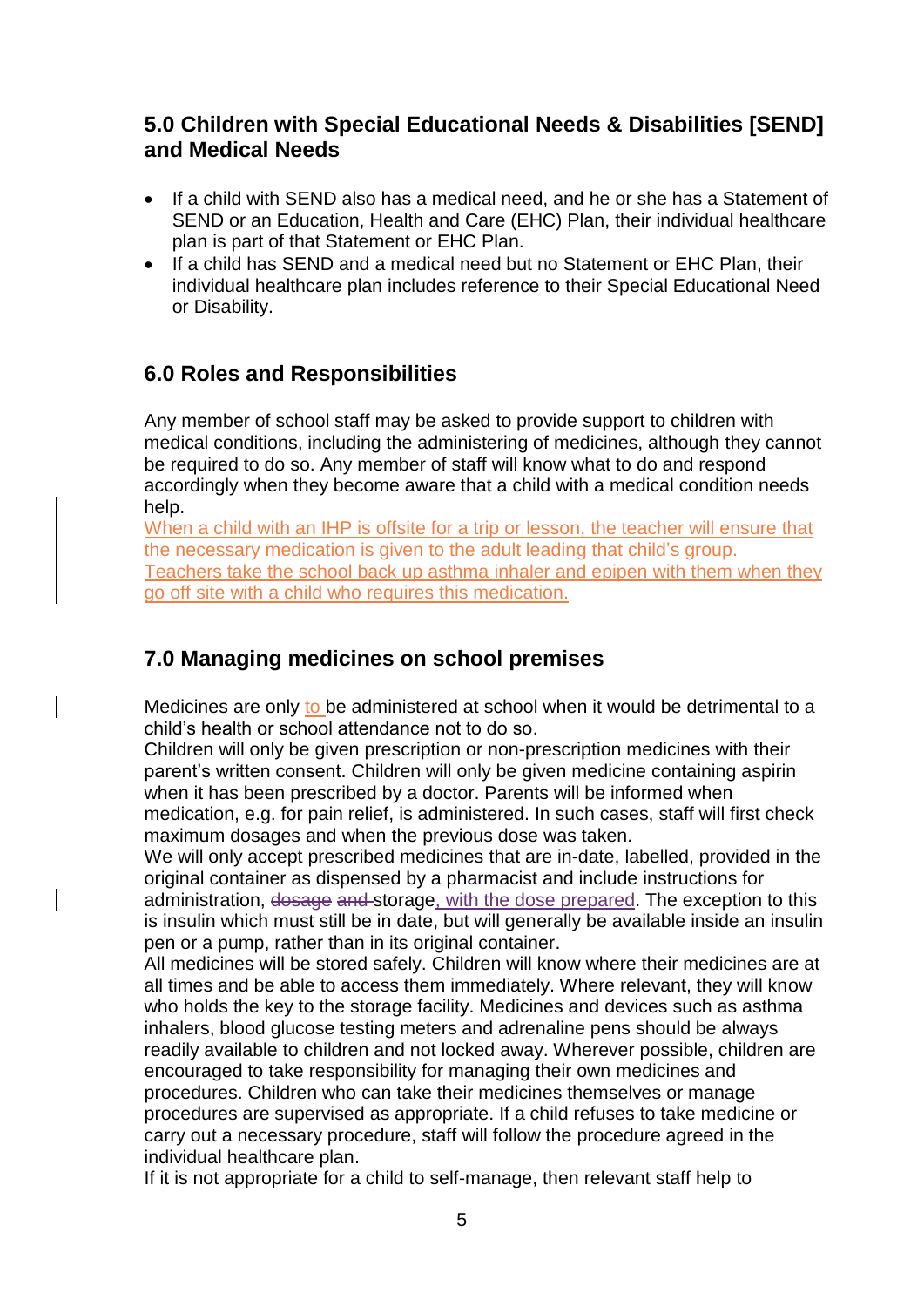administer medicines and manage procedures for them. In such cases, we keep controlled drugs that have been prescribed for a pupil securely stored in a nonportable container and only named staff have access, as indicated on the child's IHP. We maintain a detailed record of all medicines administered to individual children, stating what, how and how much was administered, when and by whom, (see form in APPENDIX 1). Any side effects of the medication to be administered at school are also noted and reported to parents. When no longer required, medicines are returned to parents to arrange for safe disposal.

## **8.0 Unacceptable practice**

This policy aims to prevent the following practice. Parents should alert us immediately if they believe their child is:

- prevented from easily accessing their inhalers and medication or from administering their medication when and where necessary.
- prevented from staying for normal school activities, including lunch, unless this is specified in their individual healthcare plans or is sent home frequently
- prevented from drinking, eating or taking toilet or other breaks whenever they need to in order to manage their medical condition effectively;
- sent to the school office or medical room unaccompanied or with someone unsuitable;

or if we:

- appear to assume that every child with the same condition requires the same treatment.
- ignore parents' views, their child's views or medical evidence/opinion.
- penalise parents for their child's absence record if their absences are related to their medical condition, e.g. hospital appointments.
- require parents, or otherwise make them feel obliged, to attend school to administer medication or provide medical support to their child, including with toileting issues.
- prevent a child from participating, or create unnecessary barriers to a child's ability to participate in any aspect of school life, including school trips, eg by requiring parents to accompany your child.

## **9.0 Complaints**

Any parent who is dissatisfied with the support provided in respect of their child's medical needs, should discuss their concerns directly with the class/form teacher in the first instance or talk to the senior leader with responsibility for children with medical needs. Parents can make a formal complaint via the school's complaints procedure about any issue not resolved informally.

# **10.0 Equalities**

This policy has been written to take into account the needs of all regardless of age, disability, race, religion, belief and gender.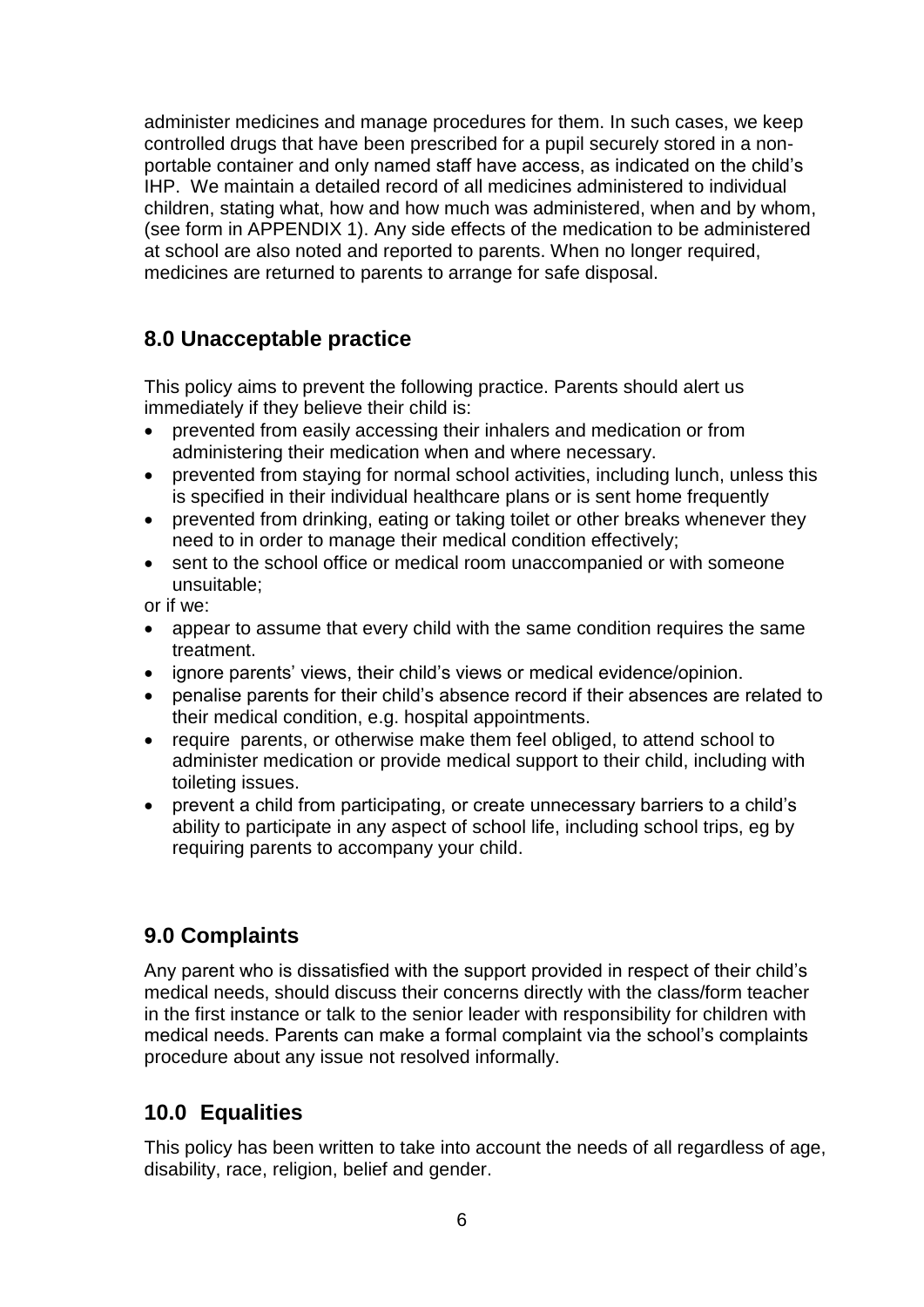## **11.0 Values**

Our twelve school values underpin the life of the whole school community. Those particularly pertinent to supporting children with medical conditions are:

Compassion. Children (and their parents/carers) will be treated compassionately in the treatment of their medical conditions.

Respect. All children regardless of their medical condition will be treated with equal respect in terms of their rights of access to the curriculum and non-curricular activities.

Responsibility. Everyone will take responsibility for assisting those with medical conditions are set out in their plans.

## **12.0 Review of the Policy**

This policy is scheduled for review annually. Comments from staff, parents and members of the public on this policy and its implementation are welcome and can be addressed to the head teacher.